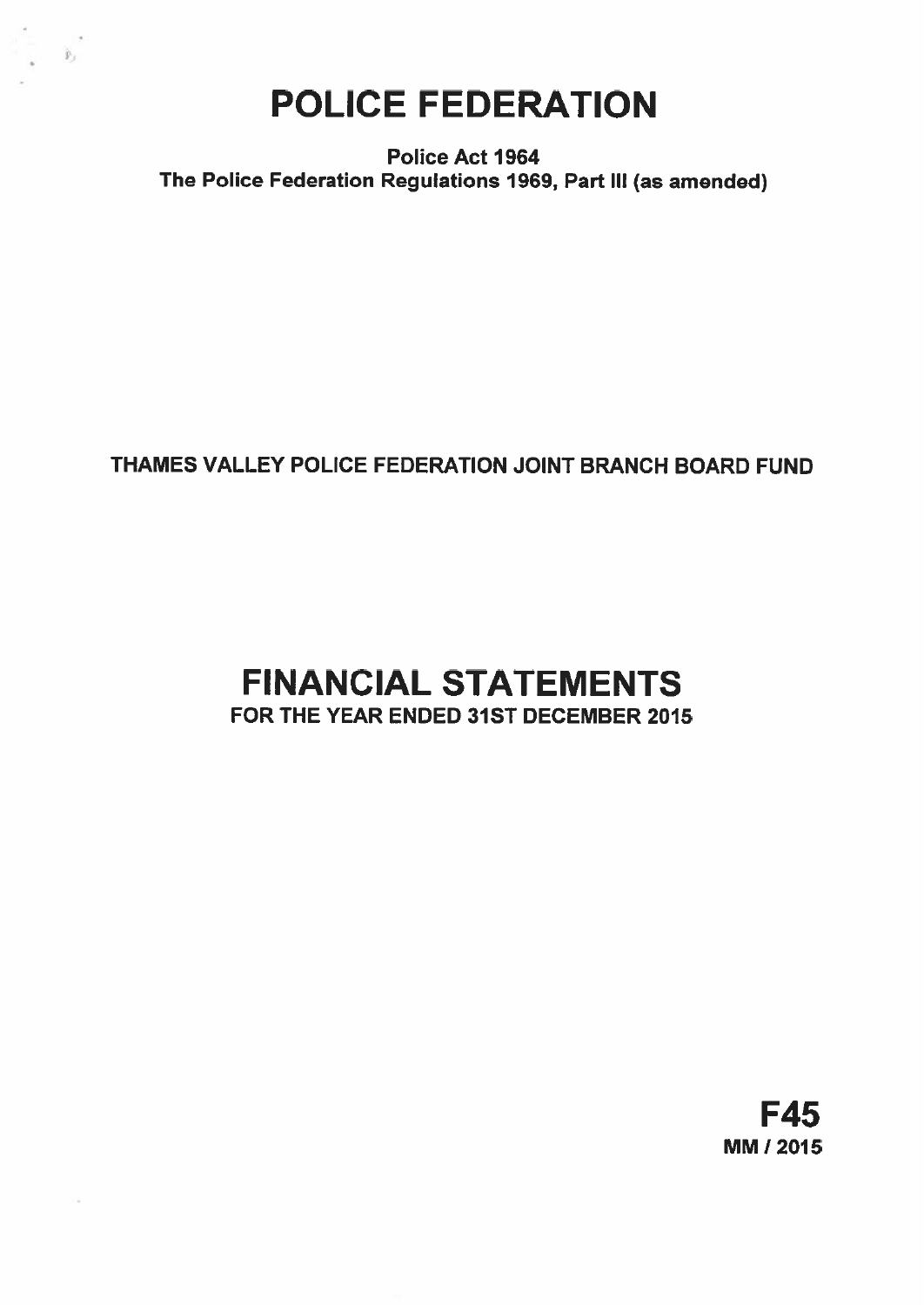## THAMES VALLEY POLICE FEDERATION JOINT BRANCH BOARD FUND

## YEAR ENDED 31ST DECEMBER 2015

| <b>CHAIRMAN</b>  | <b>Graham Smith</b><br>76 Wellington Street<br><b>Thame</b><br>Oxfordshire<br>OX9 3BN                                                                  |
|------------------|--------------------------------------------------------------------------------------------------------------------------------------------------------|
| <b>SECRETARY</b> | <b>Clive Benson</b><br><b>76 Wellington Street</b><br>Thame<br>Oxfordshire<br>OX9 3BN                                                                  |
| <b>TREASURER</b> | <b>William Boyle</b><br><b>76 Wellington Street</b><br>Thame<br>Oxfordshire<br>OX9 3BN                                                                 |
| <b>AUDITORS</b>  | George Hay & Company<br><b>Chartered Accountants,</b><br><b>Statutory Auditors,</b><br>83 Cambridge Street<br>Pimlico<br>London<br>SW1V <sub>4PS</sub> |
| <b>TRUSTEES</b>  | <b>Susan Usher</b><br>76 Wellington Street<br>Thame<br>Oxfordshire<br>OX9 3BN                                                                          |
|                  | <b>Juliet Rudkin</b><br><b>76 Wellington Street</b><br>Thame<br>Oxfordshire<br>OX9 3BN                                                                 |
|                  | <b>Adele Farrant</b><br>76 Wellington Street<br>Thame<br>Oxfordshire<br>OX9 3BN                                                                        |

×

o.

## SHOW NAMES AND ADDRESSES OF ABOVE OFFICIALS AND QUALIFICATIONS OF AUDITORS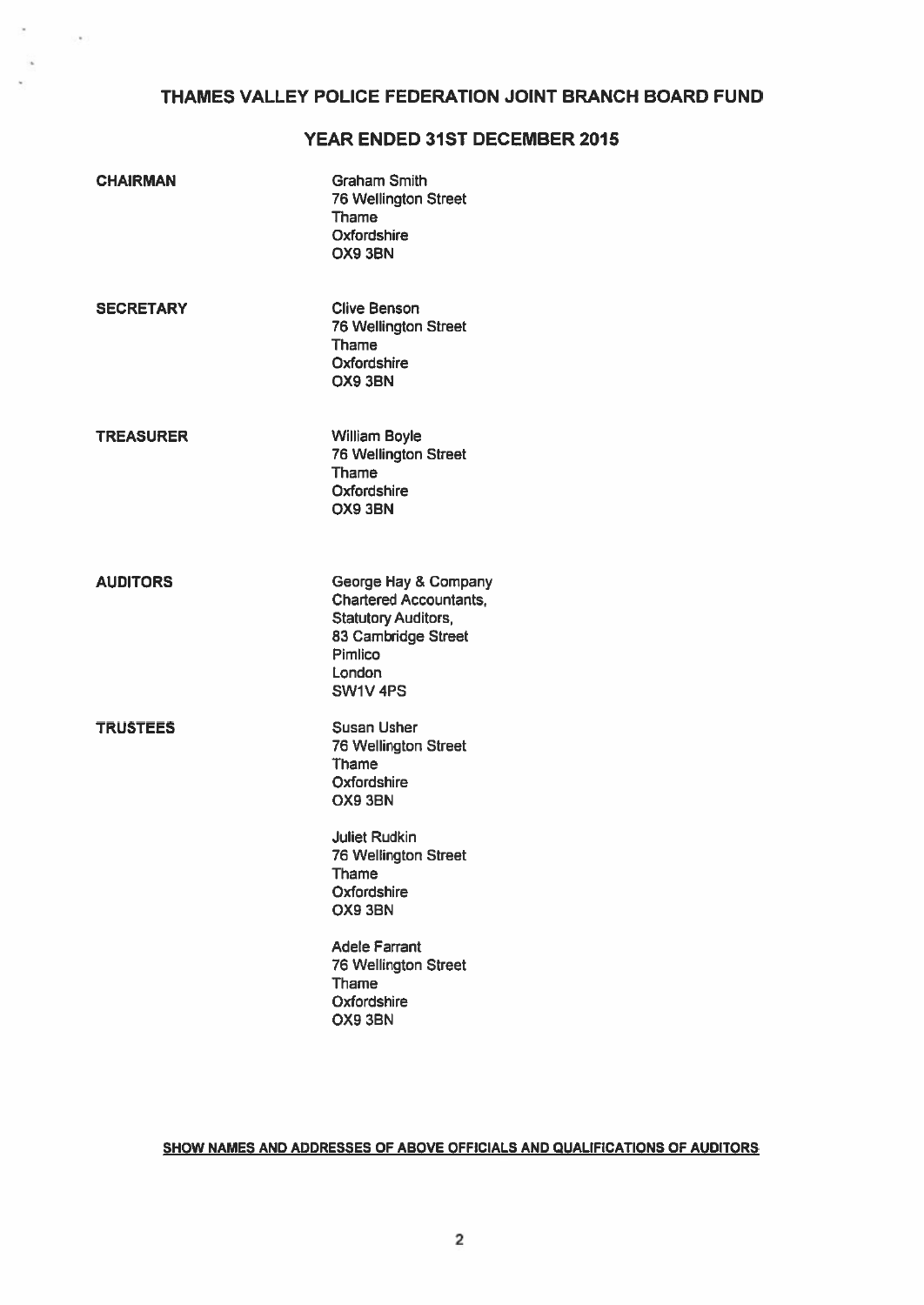## INDEPENDENT AUDITOR'S REPORT TO THE MEMBERS OF THAMES VALLEY POLICE FEDERATION JOINT BRANCH BOARD FUND

We have audited the financial statements of the Thames Valley Police Federation Joint Branch Board Fund for the year ended 31st December 2015, which comprise the Income and Expenditure Account, the Balance Sheet, and the related notes. The financial statements have been prepared under the requirements of the Police Federation Regulations and Fund Rules.

This repor<sup>t</sup> is made solely to the Fund's members, as <sup>a</sup> body. Our audit work has been undertaken so that we might state to the Fund's members those matters we are required to state to them in an auditor's repor<sup>t</sup> and for no other purpose. To the fullest extent permitted by law, we do not accep<sup>t</sup> or assume responsibility to anyone other than the Fund and the Fund's members as <sup>a</sup> body, for our audit work, for this report, or for the opinions we have formed.

#### Respective responsibilities of the managemen<sup>t</sup> committee and auditors

As explained more fully in the Statement of Management Committee's Responsibilities set out in the notes to the financial statements the managemen<sup>t</sup> committee are responsible for the preparation of the financial statements and for being satisfied that they fairly reflect the state of the Fund's affairs as at 31st December 2015 and of its results for the year then ended.

Our responsibility is to audit and express an opinion on the financial statements in accordance with applicable law and International Standards on Auditing (UK and Ireland). Those standards require us to comply with the Auditing Practices Board's Ethical Standards for Auditors.

#### Scope of the audit of the financial statements

An audit involves obtaining evidence about the amounts and disclosures in the financial statements sufficient to give reasonable assurance that the financial statements are free from material misstatement, whether caused by fraud or error This includes an assessment of: whether the accounting policies are appropriate to the Fund's circumstances and have been consistently applied and adequately disclosed; the reasonableness of significant accounting estimates made by the managemen<sup>t</sup> committee; and the overall presentation of the financial statements.

## Opinion on financial statements

In our opinion the financial statements:

- fairly reflect the state of the Fund's affairs as at 31st December 2015 and of its results for the year then ended;
- have been properly prepared in accordance with the measurement principles of United Kingdom Generally Accepted Accounting Practice; and
- have been prepared in accordance with the Police Federation Regulations and Fund Rules.

## Other Matters

The financial statements for the year ended 31st December 2015 include all funds raised for the purpose of the Joint Branch Board Fund in accordance with Regulation 2 Police Federation (Amendment) Regulations 2015.

signed: Messegutan V.

George Hay & Company Chartered Accountants & Statutory Auditors 83 Cambridge Street Pimlico London SW1V4PS **Dated:** 25th January 2016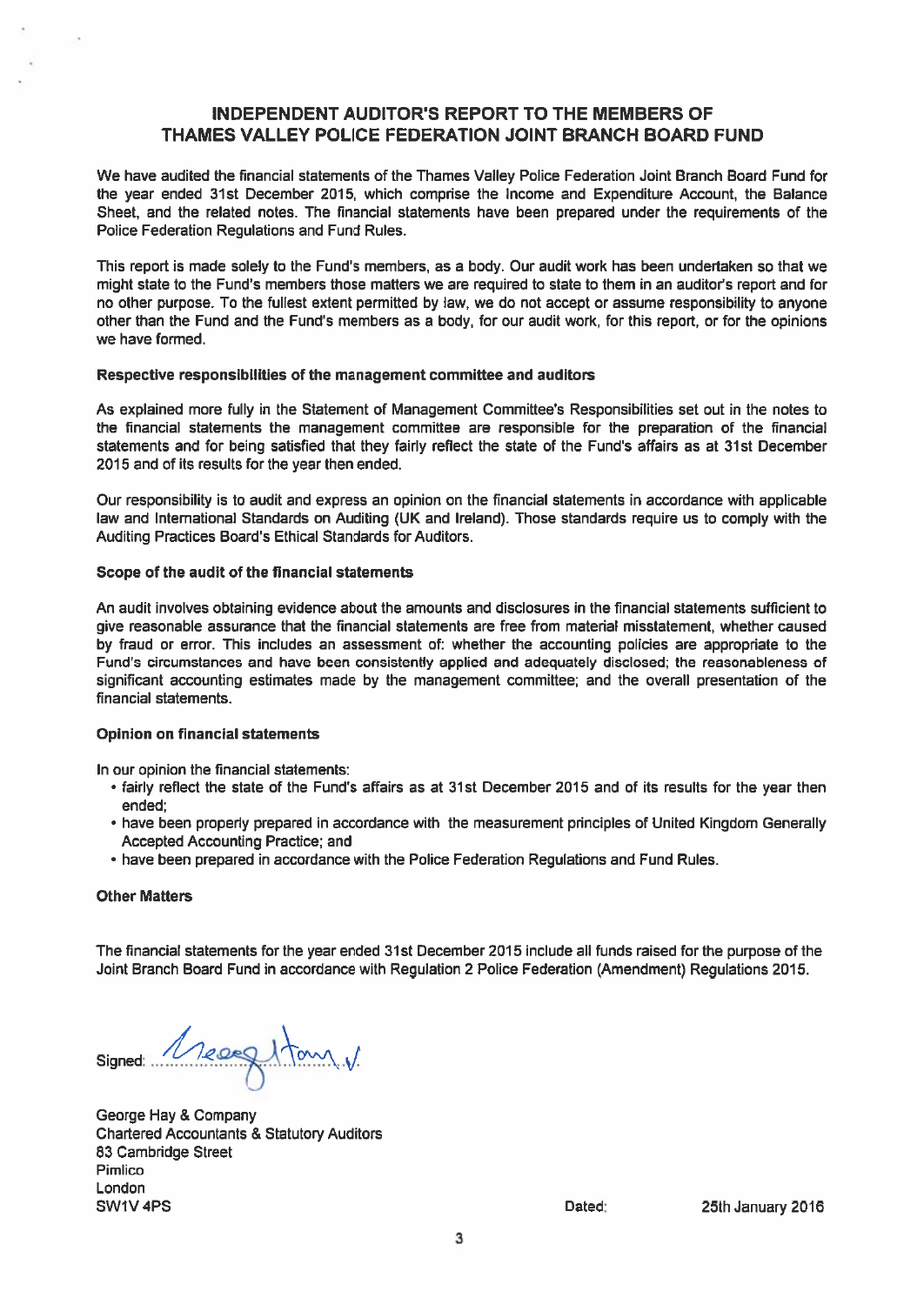## THAMES VALLEY POLICE FEDERATION JOINT BRANCH BOARD FUND INCOME AND EXPENDITURE ACCOUNT FOR THE YEAR ENDED 31ST DECEMBER 2015

|                                                                                                                                                | $(01.01.15 -$ | $(01.04.15 -$ | 2015       | 2014        |
|------------------------------------------------------------------------------------------------------------------------------------------------|---------------|---------------|------------|-------------|
| <b>INCOME</b>                                                                                                                                  | 31.03.15      | 31.12.15      |            |             |
| <b>Weekly Subscriptions</b><br><b>Constables</b>                                                                                               | 205,263       | 618,260       | 823,523    | 826,337     |
| <b>Sergeants</b>                                                                                                                               | 42,556        | 125,833       | 168,389    | 169,619     |
| Inspectors                                                                                                                                     | 15,630        | 46,956        | 62,586     | 62,029      |
|                                                                                                                                                |               |               | 1,054,498  | 1,057,985   |
|                                                                                                                                                |               |               |            |             |
|                                                                                                                                                | $(01.01.15 -$ | $(01.04.15 -$ |            |             |
|                                                                                                                                                | 31.03.15      | 31.12.15      |            |             |
| Less: Payable to Constable Branch Board                                                                                                        | 18,474        | 55,643        | 74,117     | 74,349      |
|                                                                                                                                                |               |               |            |             |
| Less: Payable to Central/Joint Committee                                                                                                       |               |               |            |             |
| Constables                                                                                                                                     | 143,684       |               | 143,684    | 578,436     |
| <b>Sergeants</b>                                                                                                                               | 29,789        |               | 29,789     | 118,733     |
| Inspectors                                                                                                                                     | 10,941        |               | 10,941     | 43,420      |
| <b>Joint Central Committee</b>                                                                                                                 |               | 553,734       | 553,734    |             |
|                                                                                                                                                |               |               | 812,265    | 814,938     |
| <b>NET INCOME</b>                                                                                                                              |               |               | 242,233    | 243,047     |
| Less: ADMINISTRATIVE EXPENSES (Note 1)                                                                                                         |               |               | 219,851    | 167,095     |
| <b>SURPLUS OF SUBSCRIPTION INCOME</b><br><b>OVER EXPENDITURE</b>                                                                               |               |               | 22,382     | 75,952      |
| Add: Other Income - (Note 1.1)<br>To include all income as specified in Regulation 2c in the<br>Police Federation (Amendments) Regulation 2015 |               |               | 133,505    | 100,907     |
| <b>SURPLUS FOR THE YEAR</b><br><b>BEFORE GAINS / (LOSSES)</b>                                                                                  |               |               | 155,887    | 176,859     |
| Gains / (Losses) - (Note 1.2)                                                                                                                  |               |               | (310)      | (601)       |
| <b>SURPLUS FOR THE YEAR</b>                                                                                                                    |               |               | 155,577    | 176,258     |
| ACCUMULATED FUND BROUGHT FORWARD                                                                                                               |               |               | 1,877,990  | 1,395,018   |
| <b>CONSOLIDATED FROM MEMBER SERVICES FUND</b>                                                                                                  |               |               |            | 306,714     |
| <b>ACCUMULATED FUND CARRIED FORWARD</b>                                                                                                        |               |               | £2,033,567 | £ 1,877,990 |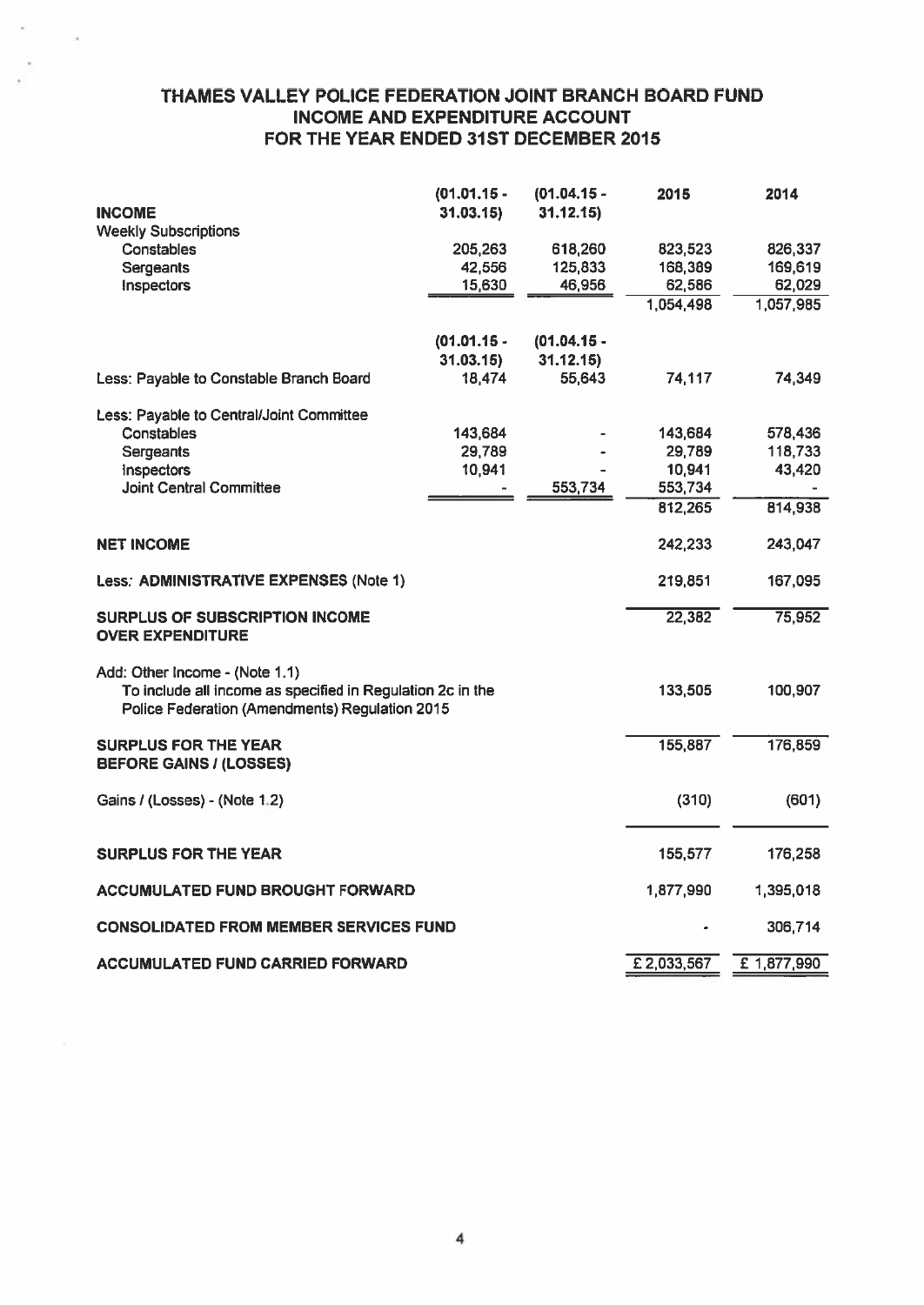## THAMES VALLEY POLICE FEDERATION JOINT BRANCH BOARD FUND BALANCE SHEET AS AT 31ST DECEMBER 2015

|                                                                             |         |                                            | 2015                  |             |
|-----------------------------------------------------------------------------|---------|--------------------------------------------|-----------------------|-------------|
|                                                                             | Cost    | Accumulated<br>Depreciation/<br>Impairment | <b>Net Book Value</b> | 2014        |
| <b>FIXED ASSETS</b>                                                         |         |                                            |                       |             |
| <b>Furniture and Fittings</b>                                               | 43,293  | 31,096                                     | 12,197                | 19,463      |
| <b>Computer Equipment</b>                                                   | 57,927  | 54,338                                     | 3,589                 |             |
| Investments                                                                 |         |                                            |                       |             |
| Others - (Specify)                                                          |         |                                            |                       |             |
| <b>Freehold Land</b>                                                        | 50,000  |                                            | 50,000                | 50,000      |
| <b>Freehold Property</b>                                                    | 327,512 | 89,892                                     | 237,620               | 242,571     |
|                                                                             | 478,732 | 175,326                                    | 303,406               | 312,034     |
| <b>CURRENT ASSETS</b>                                                       |         |                                            |                       |             |
| <b>Subscriptions Due</b>                                                    |         |                                            |                       |             |
| Cash at Bank and in Hand                                                    |         | 1,730,964                                  |                       | 1,569,605   |
| Others - (Specify)                                                          |         |                                            |                       |             |
| Prepayments                                                                 |         | 11,452                                     |                       | 8,070       |
|                                                                             |         | 1,742,416                                  |                       | 1,577,675   |
| Less:                                                                       |         |                                            |                       |             |
| <b>CURRENT LIABILITIES</b>                                                  |         |                                            |                       |             |
| Contributions due to Central Committees (Note 4)                            |         |                                            |                       |             |
| <b>Corporation Tax</b>                                                      |         | 4,635                                      |                       | 4,304       |
| <b>Sundry Accrued Expenses</b>                                              |         | 7,620                                      |                       | 7,415       |
|                                                                             |         | 12,255                                     |                       | 11,719      |
|                                                                             |         |                                            |                       |             |
| <b>NET CURRENT ASSETS/(LIABILITIES)</b>                                     |         |                                            | 1,730,161             | 1,565,956   |
| TOTAL ASSETS LESS CURRENT LIABILITIES                                       |         |                                            | 2.033,567             | 1,877,990   |
|                                                                             |         |                                            |                       |             |
| <b>CREDITORS: amounts falling due after more than one year</b><br>(Specify) |         |                                            |                       |             |
| <b>NET ASSETS</b>                                                           |         |                                            | £2,033,567            | £ 1,877,990 |
|                                                                             |         |                                            |                       |             |
| <b>REPRESENTED BY</b>                                                       |         |                                            |                       |             |
| <b>Accumulated Fund</b><br>Other Reserves - (Specify)                       |         |                                            | 2,033,567             | 1,877,990   |
|                                                                             |         |                                            |                       |             |
|                                                                             |         |                                            | £2,033,567            | £ 1,877,990 |

We certify that we haçe fully complied with the Regulation <sup>2</sup> Police Federation (Amendment) Regulations <sup>2015</sup> and disclosed in the F4\aIl funds of which we are <sup>a</sup> beneficiary. We understand that failure to comply with this Regulation could be deemed a criminal and/or Police Disciplinary matter.

| Signed                          |                    |           |
|---------------------------------|--------------------|-----------|
|                                 |                    |           |
| Signed WS, Boy                  |                    | TREASURER |
| oral<br>Bata announce announced | $1 - 2 - 2 - 2040$ |           |

Date accounts approved: 25th January 2016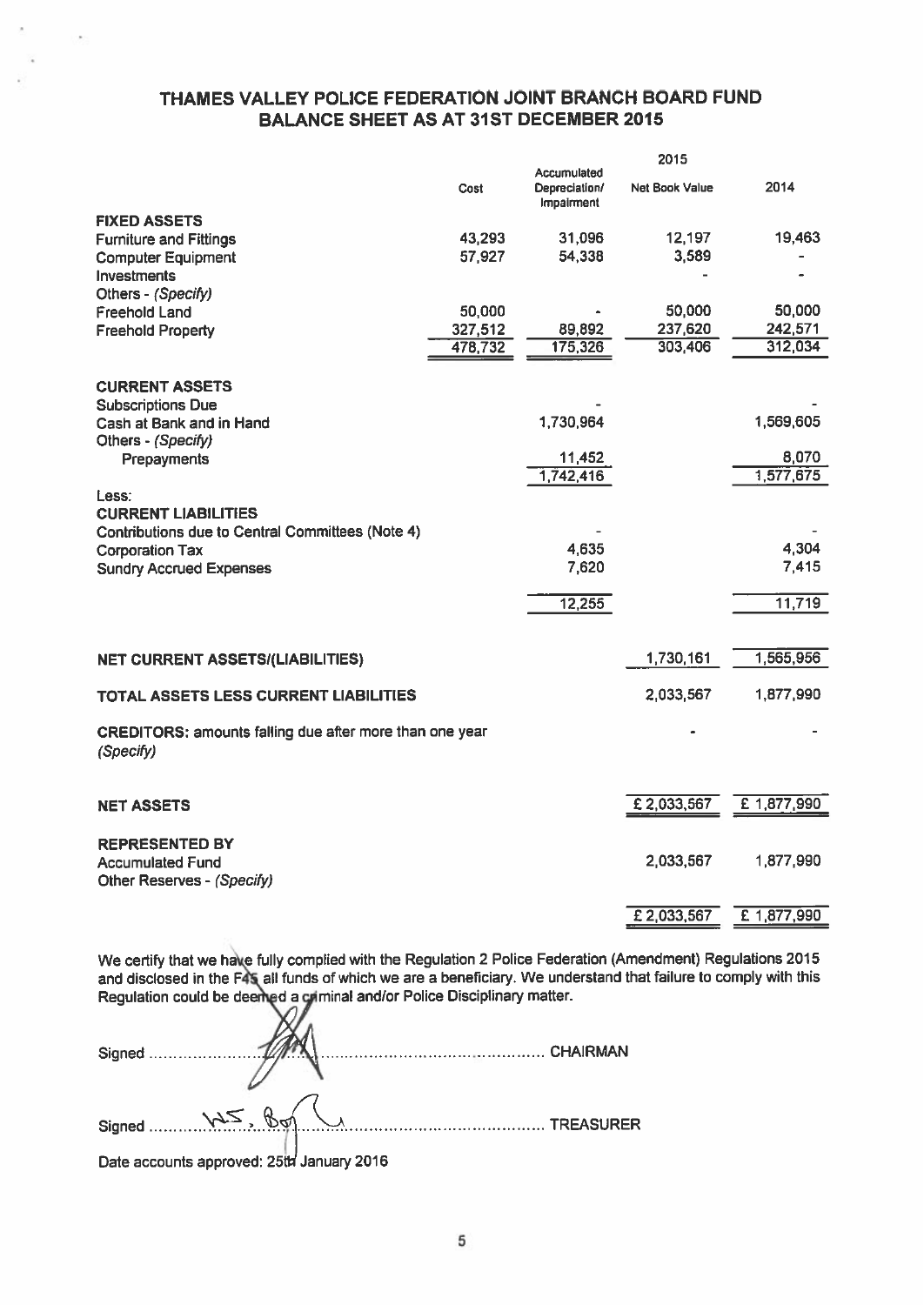## THAMES VALLEY POLICE FEDERATION JOINT BRANCH BOARD FUND NOTES TO THE FINANCIAL STATEMENTS FOR THE YEAR ENDED 31ST DECEMBER 2015

|      |                                                      | 2015                    | 2014                      |
|------|------------------------------------------------------|-------------------------|---------------------------|
| 1. . | <b>ADMINISTRATIVE EXPENSES</b>                       |                         |                           |
|      | <b>Annual Conference</b>                             | 26,340                  | 27,068                    |
|      | <b>Audit and Accountancy Charges</b>                 | 4,474                   | 4,330                     |
|      | <b>Bank Charges</b>                                  | 660                     | 600                       |
|      | <b>Clerical Assistance and Social Security Costs</b> | 30,069                  | 28,848                    |
|      | <b>Computer Consumables</b>                          | 7,229                   | 7,542                     |
|      | <b>Corporation Tax</b>                               | 4,635                   | 4,320                     |
|      | Depreciation                                         | 11,986                  | 12,996                    |
|      | Donations - (Specify)                                |                         |                           |
|      | <b>Memorials</b>                                     |                         |                           |
|      | <b>Flint House Rehabillitation</b>                   | 7,350                   | 5,480                     |
|      | Other                                                | 206                     | 5,935                     |
|      | Honoraria                                            |                         |                           |
|      | Insurance                                            | 1,668                   | 1,657                     |
|      | <b>Meeting Expenses</b>                              | 14,910                  | 14,065                    |
|      | <b>Official Publications</b>                         | 12,721                  | 11,286                    |
|      | Out-of-Pocket Expenses                               | 1,891                   | 3,341                     |
|      | Postage, Printing and Stationery                     | 1,799                   | 1,699                     |
|      | <b>Repairs and Maintenance</b>                       | 487                     | 304                       |
|      | <b>Sundry Expenses</b>                               | 81                      | 61                        |
|      | <b>Telephone Charges</b>                             | 1,276                   | 1,612                     |
|      | <b>Travelling and Subsistence</b>                    | 4,045                   | 2,578                     |
|      | Other Expenses - (Specify)                           |                         |                           |
|      | Legal and professional                               | 7,968                   | 487                       |
|      | Light and heat                                       | 6,724                   | 7,855                     |
|      | <b>Office supplies</b>                               | 867                     | 891                       |
|      | Presentations and gifts                              | 364                     | 446                       |
|      | Rates                                                | 8,360                   | 8,203                     |
|      | Training                                             | 15,524                  | 12,049                    |
|      | <b>Diaries</b>                                       |                         | 3,442                     |
|      | Media campaign                                       | 45,136                  |                           |
|      | Pension presentations                                | 3,081                   |                           |
|      |                                                      |                         |                           |
|      | TOTAL AS PER INCOME AND EXPENDITURE ACCOUNT          | 219,851<br>£            | £<br>167,095              |
|      |                                                      |                         |                           |
|      |                                                      | 2015                    | 2014                      |
| 1    | <b>OTHER INCOME</b>                                  |                         |                           |
|      | Bank Interest (gross)                                | 19,907                  | 17,317                    |
|      | Reimbursement of administration expenses             |                         | 39,005                    |
|      | Donations from CBB                                   | 51,000                  |                           |
|      | Dividends received                                   |                         |                           |
|      | <b>Commission received</b>                           | 2,288                   | 1,701                     |
|      | Insurance administration                             |                         | 417                       |
|      | <b>Group Insurance Trust subscriptions</b>           | 58,710                  | 40,467                    |
|      | Advertising income                                   | 1,600                   | 2,000                     |
|      | <b>Regulation 2c income</b>                          |                         |                           |
|      |                                                      |                         |                           |
|      | TOTAL AS PER INCOME AND EXPENDITURE ACCOUNT          | 133,505<br>£.           | 100,907<br>$\overline{f}$ |
|      |                                                      |                         |                           |
|      |                                                      | 2015                    | 2014                      |
| 1    | <b>GAINS / (LOSSES)</b>                              |                         |                           |
|      |                                                      |                         |                           |
|      | Gain (loss) on investments                           |                         |                           |
|      | Loss on disposal of fixed assets                     | (310)                   | (601)                     |
|      | TOTAL AS PER INCOME AND EXPENDITURE ACCOUNT          | (310)<br>$\overline{f}$ | $\overline{E}$<br>(601)   |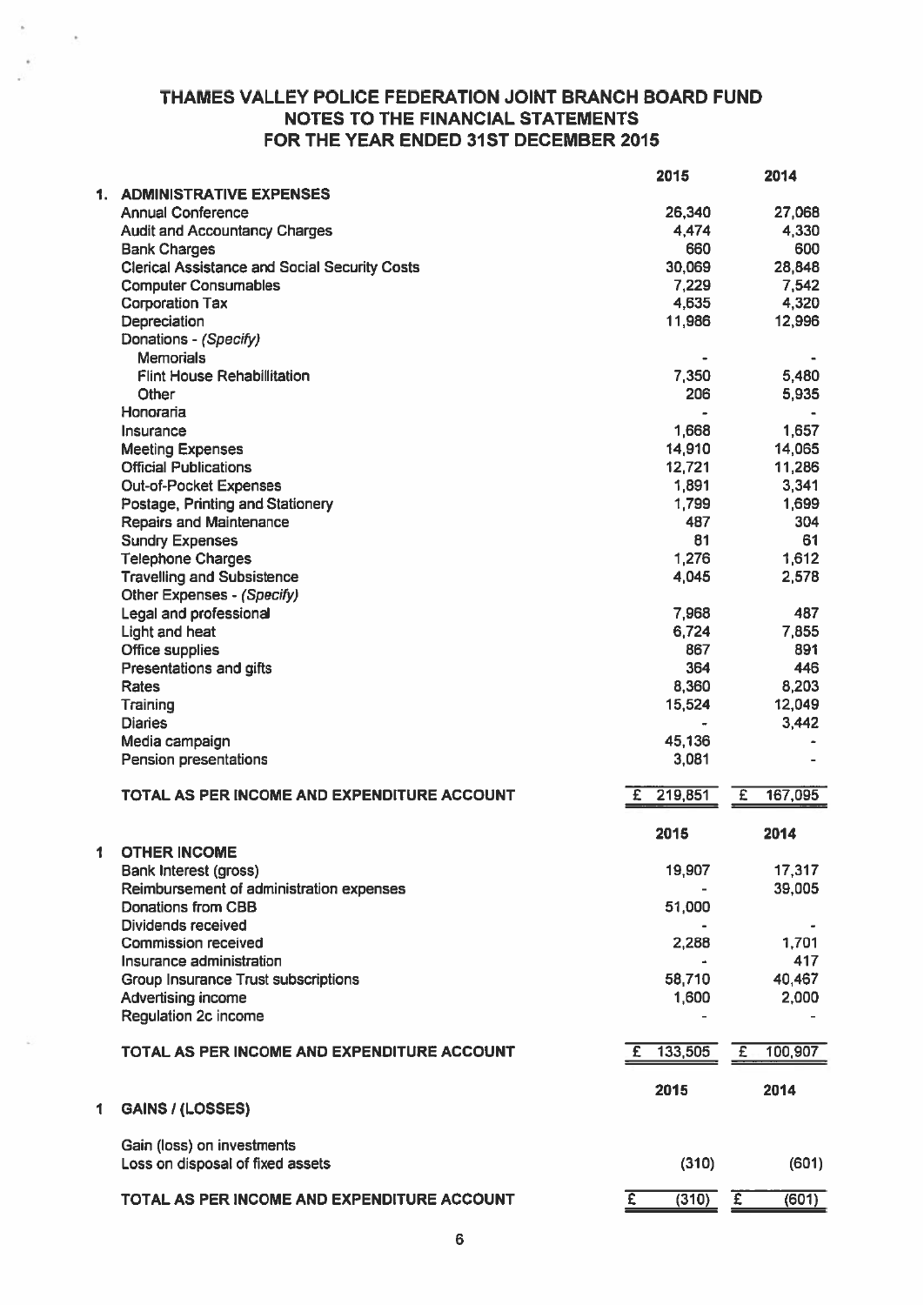## THAMES VALLEY POLICE FEDERATION JOINT BRANCH BOARD FUND NOTES TO THE FINANCIAL STATEMENTS FOR THE YEAR ENDED 31ST DECEMBER 2015

## 2. ACCOUNTING POLICIES

## A. Accounting Convention

The financial statements have been prepared under the historic cost convention.

#### B. Income

Income is primarily derived from subscriptions collected from the Funds members. Other income sources may include rental/investment income and income generated from providing member services.

## C. Expenditure

Expenditure is shown inclusive of Value Added Tax.

#### D. Depreciation

Depreciation has been calculated at rates required to write off the relevant assets over their anticipated lives.

The applicable annual rates are: Furniture and Fittings — 10% reducing balance basis Computer Equipment **Equipment** — 25% straight line basis Other Assets **25% reducing balance basis**  $-25%$  reducing balance basis Property - (Specify) extends the contract of the 2% straight line basis

- 
- 

## E. Taxation

Provision is made for Corporation Tax in respec<sup>t</sup> of the Fund's liability to taxation on investment income, capital gains and income derived from third party transactions.

## F. Investments (if applicable)

Investments are shown in the financial statements at cost less provision for impairment in value.

## G. Other Policies - (Specify)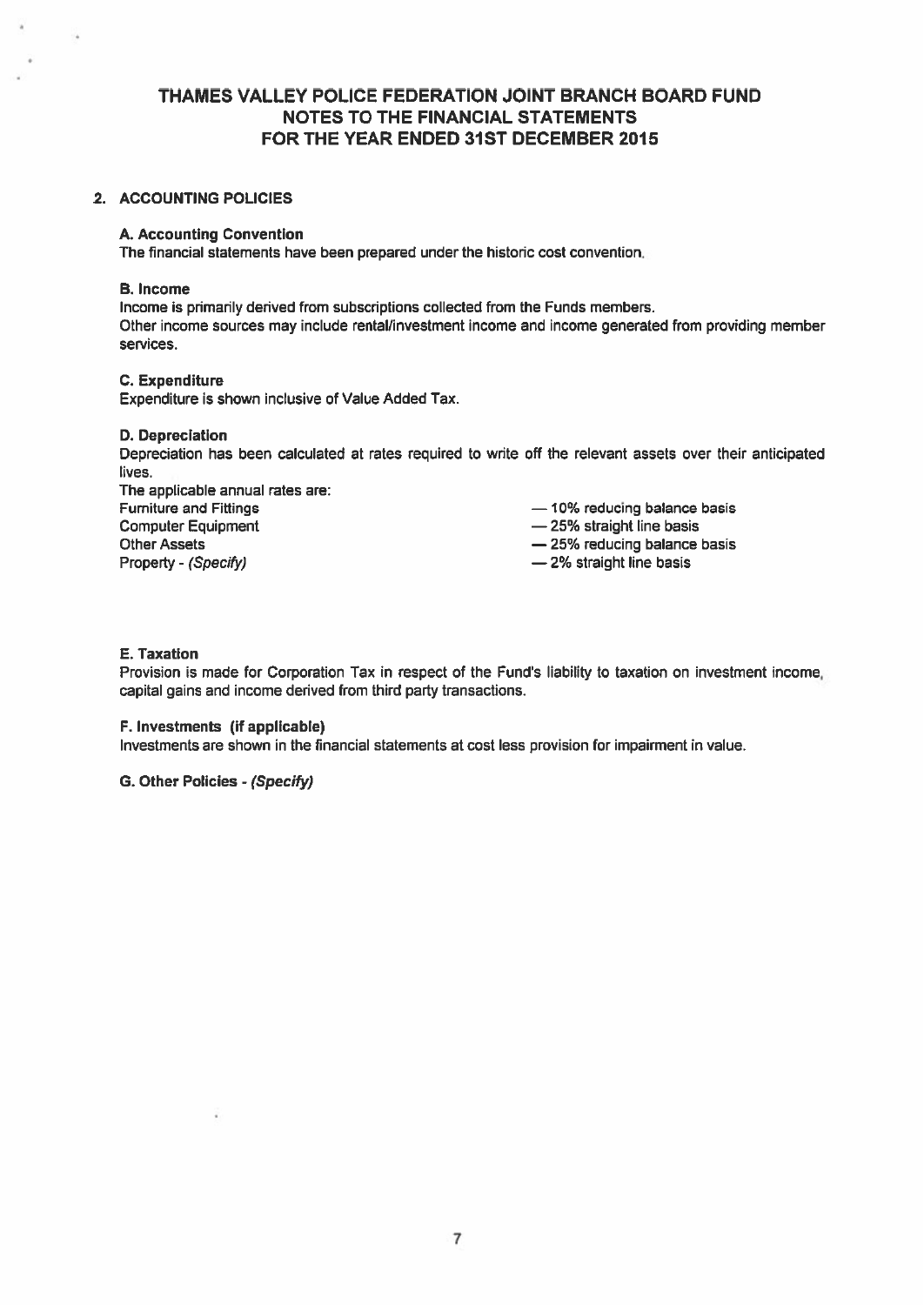## THAMES VALLEY POLICE FEDERATION JOINT BRANCH BOARD FUND NOTES TO THE FINANCIAL STATEMENTS FOR THE YEAR ENDED 31ST DECEMBER 2015

## 3. STATEMENT OF MANAGEMENT COMMITTEE'S RESPONSIBILITIES

Regulation 18(2) of the Police Federation Regulations requires the Committee, in relation to Federation funds held by it, to keep accounts showing all monies received or paid out and to cause the financial statements for each year to be audited by an independent auditor. In causing the financial statements to be prepared, the Committee is required to:

- Select suitable accounting policies and apply them consistently.
- Make judgements and estimates that are reasonable and prudent.
- Ensure that the financial statements are prepare<sup>d</sup> on the going concern basis unless it is appropriate to presume otherwise.

The Committee is responsible for keeping adequate accounting records and also is responsible for safe guarding the assets of the Fund and hence for taking reasonable steps for the prevention and detection of fraud and other irregularities.

## 4a. CONTRIBUTIONS DUE TOI(FROM) CENTRAL COMMITTEES

|                   | 2015<br>contract to a second company | 2014                    |
|-------------------|--------------------------------------|-------------------------|
| <b>Constables</b> | $\sim$                               | _____<br>$\blacksquare$ |
| Sergeants         | $\rightarrow$                        | $\bullet$               |
| Inspectors        | $\blacksquare$                       | -                       |
|                   | $\overline{\phantom{a}}$             | ۰                       |

## 4b. CONTRIBUTIONS DUE TO/(FROM) JOINT CENTRAL COMMITTEE (FROM 1ST APRIL 2015)

|                   | 2015                     | 2014                    |
|-------------------|--------------------------|-------------------------|
| <b>Constables</b> | $\sim$                   | -                       |
| Sergeants         | $\overline{\phantom{0}}$ | $\qquad \qquad \bullet$ |
| Inspectors        | $\bullet$                |                         |
|                   | $\blacksquare$           | 1994                    |

## 5. CONTRIBUTING AND NON CONTRIBUTING MEMBERS AT 31ST DECEMBER 2015

|                  | No. of Contributing<br><b>Members</b> |       | No. of Non Contributing<br><b>Members</b> |      | Others* |      |
|------------------|---------------------------------------|-------|-------------------------------------------|------|---------|------|
|                  | 2015                                  | 2014  | 2015                                      | 2014 | 2015    | 2014 |
| Cadets           |                                       |       |                                           |      |         |      |
| Constables       | 3,407                                 | 3,449 |                                           |      |         |      |
| Sergeants        | 650                                   | 666   |                                           |      | $\,$    |      |
| Inspectors/Chief |                                       |       |                                           |      |         |      |
| Inspectors       | 242                                   | 238   |                                           |      |         |      |
|                  | 4,299                                 | 4,353 |                                           |      |         |      |

\* This column refers to those members who are non contributors by virtue of receiving no pay, being on unpaid maternity leave or serving officers on career breaks. (JBB Circular 53/96 refers)

## 6. INVESTMENTS (if applicable)

|                             |      | <b>Cost Less Provision</b> |                | <b>Market Value</b>      |
|-----------------------------|------|----------------------------|----------------|--------------------------|
|                             | 2015 | 2014                       | 2015           | 2014                     |
| <b>Equities</b>             |      | $\overline{a}$             | $\blacksquare$ | $\overline{\phantom{a}}$ |
| <b>Fixed Interest Funds</b> |      |                            |                |                          |
| <b>Unit Trusts</b>          |      |                            |                |                          |
| Others - (Specify)          |      |                            |                |                          |
|                             |      |                            |                |                          |
|                             |      |                            |                |                          |